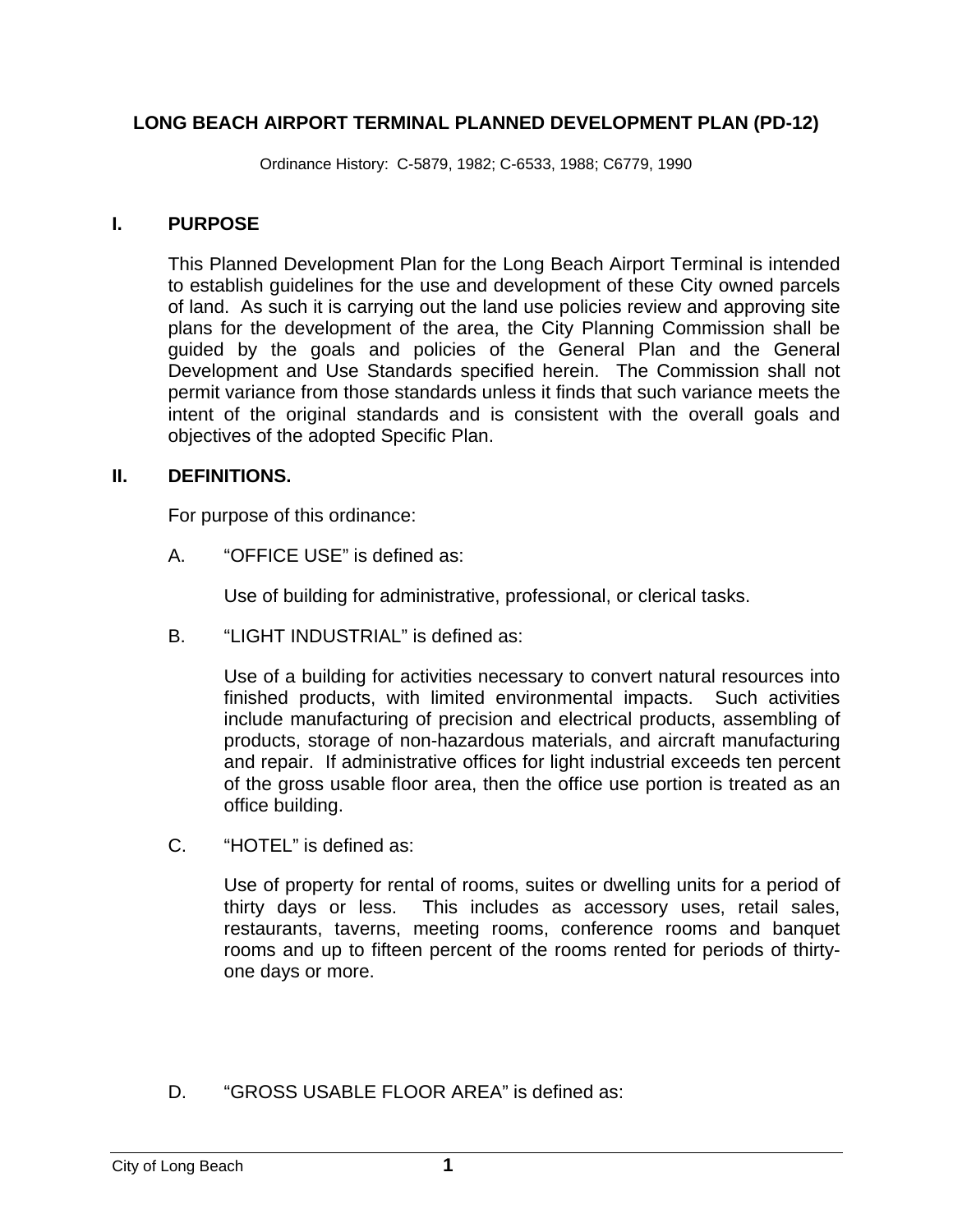Gross floor area minus entry lobby, elevator shafts, stairwells, utility cores and shafts, equipment rooms and bathrooms.

## **III. Uses**

A. PERMITTED USES

The following uses shall be permitted within the geographic subareas of the Long Beach Airport Terminal PD as designated on the Land Use Plan attached hereto (Exhibit "A"). This Land Use Plan is general in nature and the boundaries and acreage shall not be considered permanent. The Director of Planning and Building shall have the authority to approve minor modifications.

- 1. Subarea 1
	- a. Uses. The uses allowed included such uses as, but are not limited to:
		- (1) Airport terminal and terminal- and passenger-related services and support facilities including restaurants/food service; car rental; gift shops; travel agencies; and automated bank teller;
		- (2) Airport- and aviation-related commercial office, including corporate offices for airport-dependent or airport-associated firms;
		- (3) Research, assembly, manufacture, testing and repair of aviation-related components, devices, equipment and systems;
		- (4) Other similar and compatible uses approved by the Director of Planning and Building.
	- b. Interim Uses: Interim uses of Subarea 1 shall be limited to aviation services and aviation support services and shall require written approval by the Director of Public Works that such uses shall not conflict with future airport terminal and airport terminal support facilities. Uses permitted as aviation services and aviation support services shall be such as, but not limited to:
		- (1) Aircraft tie down facilities for based on transient aircraft;
		- (2) Sale, rental, and lease of new and used aircraft (both retail and wholesale);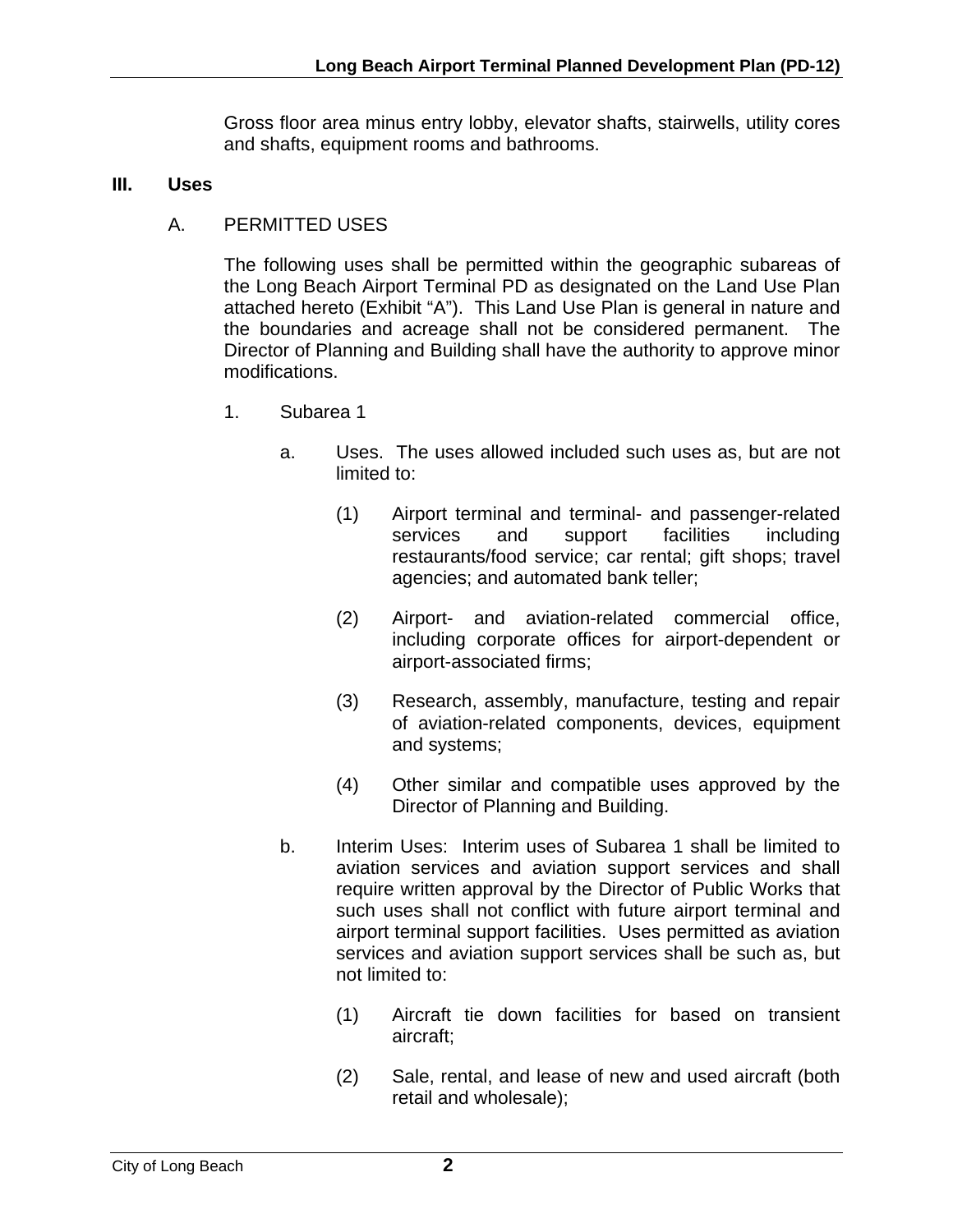- (3) Sale of aircraft parts and accessories and related equipment (both retail and wholesale);
- (4) Storage, sale and dispensing of petroleum products;
- (5) Sales of pilot supplies and accessories;
- (6) Sale of aircraft insurance;
- (7) Financing of aircraft;
- (8) Operation of air cargo and air freight activities;
- (9) Flight operations, including ground school, flight training/proficiency, demonstration of aircraft for sale, charter and air taxi service;
- (10) Maintenance, repair, overhaul and modification of aircraft, aircraft engines, airframes, flight systems, instruments, avionics, electronics equipment, propellers and related aircraft components;
- (11) Rental of aircraft storage hangars and open tie down facilities;
- (12) Parachute, fire extinguisher and open tie down facilities;
- (13) Line services for the purpose of meeting the needs of transient aircraft; and
- (14) Such other aviation related uses as may be approved in writing by the Director of Public Works and the Director of Planning and Building.
- 2. Subarea 2
	- a. Uses. The uses allowed include such uses as, but are not limited to:
		- (1) Airport terminal and terminal- and passenger-related services and support facilities, including restaurants/food service; car rental; gift shops; travel agencies; and automated bank teller;
		- (2) Airport- and aviation-related commercial office, including corporate offices for airport-dependent or airport-associated firms;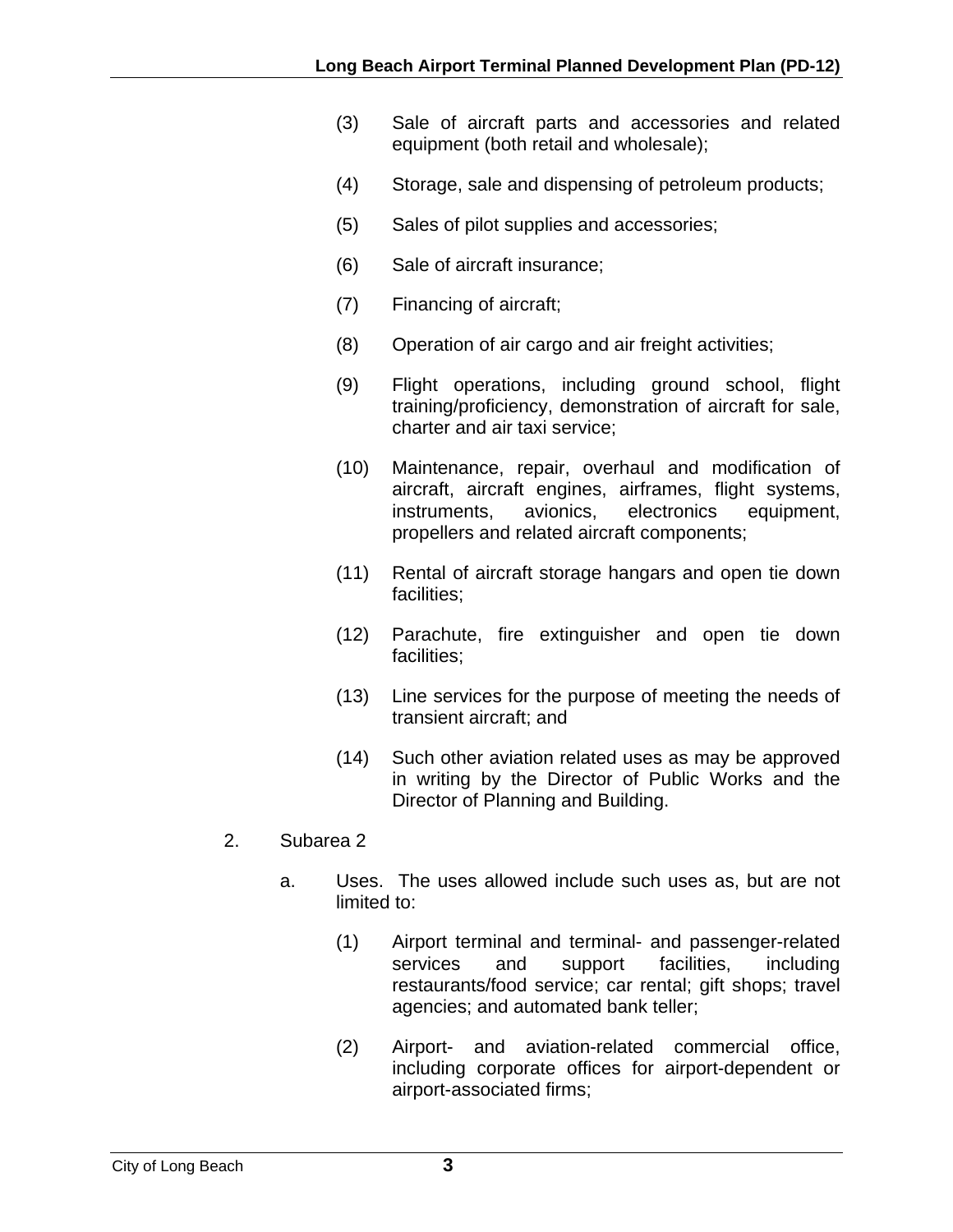- (3) Research, assemble, manufacture, testing and repair of aviation-related components, devices, equipment and systems;
- (4) Other similar and compatible uses approved by the Director of Planning and Building.
- 3. Subarea 3
	- a. Uses. The uses allowed include such uses as, but are not limited to:
		- (1) Basic personal services and retail sales, including accountants; advertising agencies; attorneys; banks and other financial offices; barber shops and beauty salons\*\*; blueprinting, Photostatting and printing shops; book and stationery stores; car rental; corporate headquarters; doctors, dentists; employment agencies; engineers, architects, planners; escrow and real estate companies; gift shops\*\*; hotel and motel; insurance companies; liquor stores\*\*; lunch rooms, cafeterias, cafes, restaurants, photographers, artists; taverns\*\*; travel agencies; training and education; and other similar and compatible uses approved by the Director of Planning and Building. (\*\*Services of this type, if located in this Subarea, will be located within a building devoted to other primary uses, such as an office or hotel.)
		- (2) Airport- and aviation-related commercial office, including corporate offices for airport-dependent or airport-associated firms;
		- (3) Research, assembly, manufacture, testing and repair of aviation-related components, devices, equipment and systems;
		- (4) Other similar and compatible uses approved by the Director of Planning and Building.
	- b. Existing uses. Existing uses in lease areas may continue and may be expanded to the extent allowed in the lease for the term of the lease, whether or not they conform to these use restrictions. Uses that do not conform to these restrictions shall not be granted new leases or extensions to their existing leases unless the use is changed to conform to these restrictions.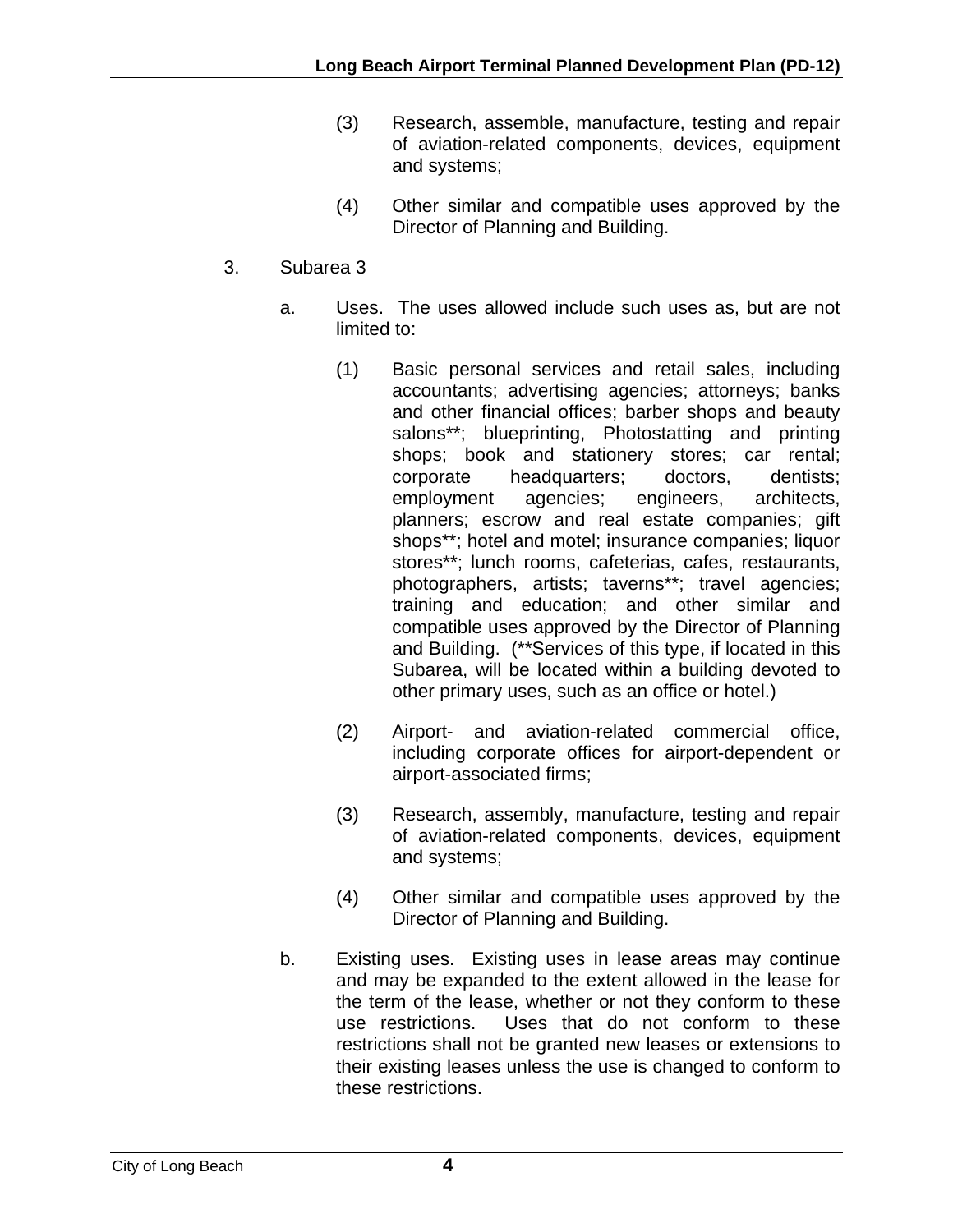c. Conditional uses. Entertainment services shall be subject to the Conditional Use Permit provisions of the Zoning Regulations.

## **IV. DEVELOPMENT REVIEW PROCEDURES**

A. SITE PLAN REVIEW. All development proposals within this Planned Development District shall be subject to the Site Plan Review provisions of the Zoning Regulations.

No building permit, lease or commercial use permit shall be issued for any building on the site until a Site Plan Review has been approved, or conditionally approved and all conditions agreed to. Site Plan Review shall review each building project for consistency with the PD requirements, functionality of building layout, consistency with detailed zoning standards and architectural and landscape architectural quality.

In addition to the required plot plan, floor plan, elevations and landscape plan, the application for Site Plan Review shall contain an estimate of the peak-hour trips to be generated by the proportion of the full development requested with the application and identification of the Transportation Demand Management (TDM) measures to be taken to reduce the peakhour trips.

In the submission of individual buildings, it is recognized that the building sizes may be changed, building locations redistributed or the mix of uses adjusted to meet changing user demands. However, the intensity of development as measured in trips shall not be changed except by the procedure described later in the PD.

#### **V. DEVELOPMENT STANDARDS**

- A. BUILDING SITING. All buildings shall be arranged on their site to provide views between buildings, to avoid the impression of a wall of buildings adjacent to any public right-of-way and to encourage views of the airport terminal building.
- B. PARKING STRUCTURES. All parking structure roofs shall be designed to carry landscaping in planters. The nature and amount of landscaping shall be determined during site plan review. The visible edges of all parking structures shall be made visually attractive through choice of material, landscaping and/or terracing. Vehicular and pedestrian circulation routes shall be clearly indicated. Independent and separate pedestrian access shall be provided from all parking structures to all surrounding principal uses. All parking structures shall be architecturally compatible with the existing terminal building. Exterior facades should be articulated so that there is relief from long uninterrupted horizontal and/or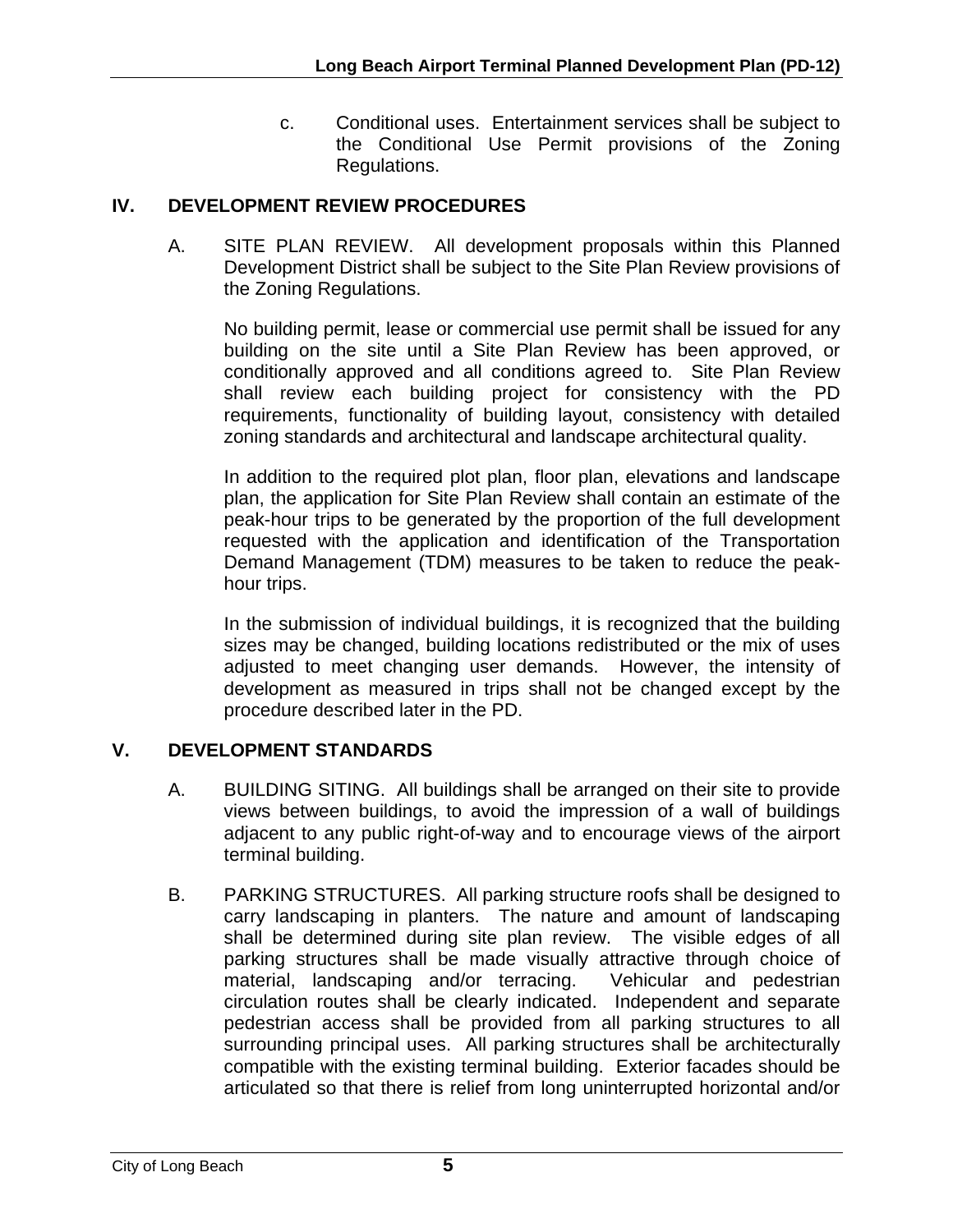vertical lines. For the purpose of interpreting these standards, all parking structures shall be considered buildings.

No parking structure shall be located so that the line of sight from Donald Douglas Drive approaching the terminal is disrupted. A special height restriction shall limit any parking structure opposite the terminal building to thirty-two feet. Forty-three feet shall be the maximum height allowed for any other parking structure.

- C. BUILDING HEIGHTS. All buildings shall be subject to the conditions contained in the limits mandated by the Federal Aviation Administration so that no building shall exceed the height of the Federal Aviation Administration FAR Park 77. All building heights should be integrated with total design concept and shall be related to the existing and planned developments of the plan area.
- D. BUILDING SETBACKS. The setback limitations for buildings facing Lakewood Boulevard and Donald Douglas Drive shall be a minimum of thirty feet from the Lakewood Boulevard property line and ten feet from Donald Douglas Drive.

Buildings along Lakewood Boulevard shall be staggered and separated so as to encourage visual and physical penetration of the Lakewood Boulevard frontage. Not less than twenty feet shall be provided between any two buildings. Front, rear, and sideyards not fronting on Lakewood Boulevard or Donald Douglas Drive shall not be less than five feet in depth.

- E. BUILDING COVERAGE. There shall be no minimum or maximum building coverage. The percentage of lot coverage shall be determined by Site Plan Review. Lot coverage shall reflect a proportional development between building, parking and landscaping so that the site creates the impression of a garden office park development without building congestion or excessive paved parking area.
- F. ACCESSORY AND TEMPORARY STRUCTURES. No portable buildings, trailer, or other similar portable structures shall be permitted without prior written approval from the Director of the Department of Planning and Building (except construction offices).
- G. BILLBOARDS AND SIGNS. No billboards shall be constructed, installed or maintained. Any signs, banners or like displays which may be placed in or upon any building or structure in such a manner as to be visible from the outside thereof, except those approved by the Department of Planning and Building according to the Zoning Regulations, shall be prohibited. Furthermore, no freestanding signs shall exceed eight feet in height.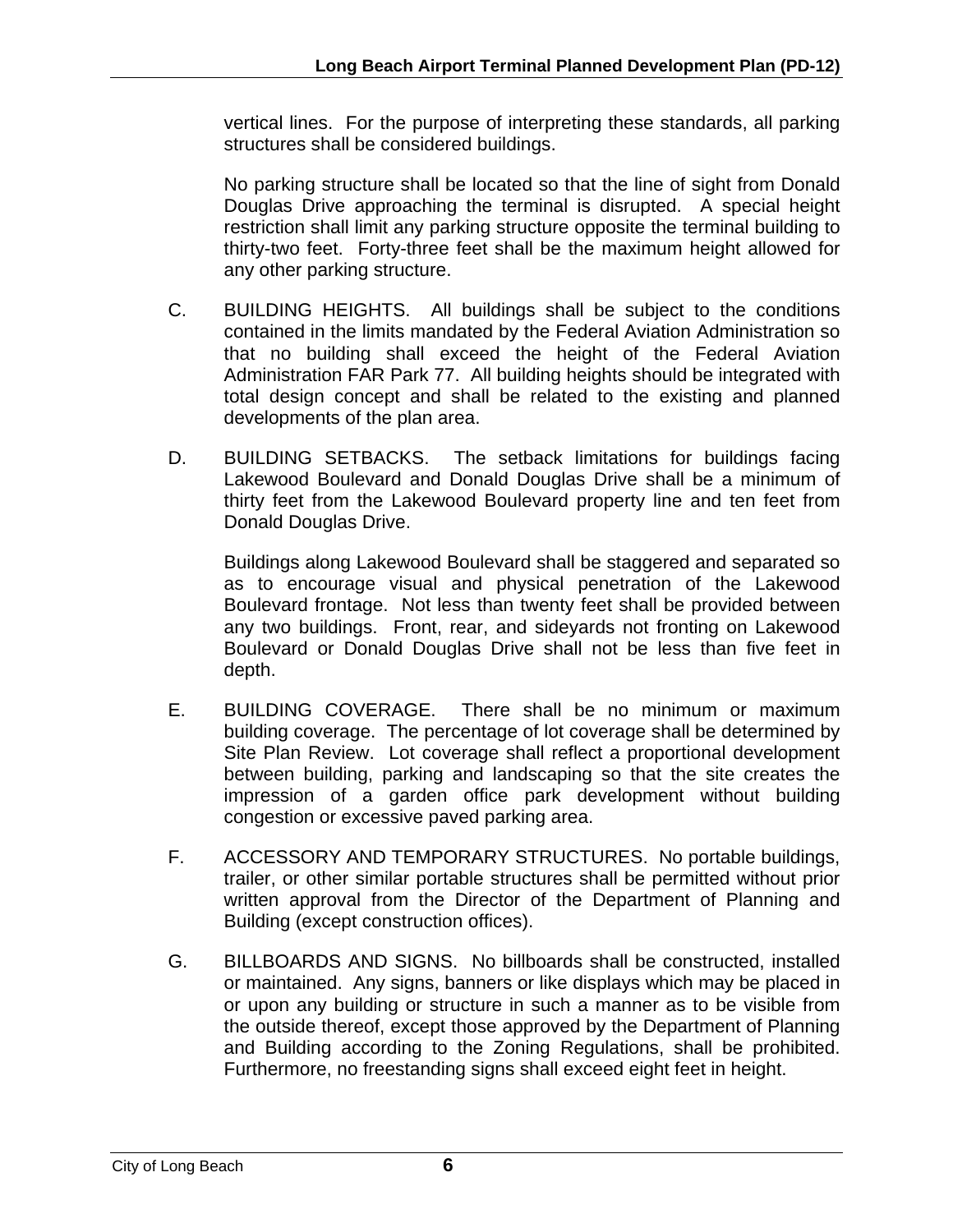H. LANDSCAPING. These landscape guidelines are intended to establish a framework for the site development at the Long Beach Airport Terminal Area and provide the basis for an overall unified treatment, and a high degree of landscape quality throughout the area.

Conceptual landscape plans shall be submitted with the Site Plan Review requests. Detailed landscape and irrigation plans shall be submitted to the Department of Planning and Building for approval prior to issuance of a building permit. Such plan shall be implemented prior to the issuance of a Certificate of Use and Occupancy.

All landscaping and paved areas shall be maintained in a neat and orderly condition with the landscaping in a healthy condition and free of weeds and litter. All paved areas, walls or fences shall be in good repair without broken parts, holes, potholes or litter.

The following shall be the minimum requirements for the provision and maintenance of landscape areas:

- 1. Irrigation. All landscaped areas shall be provided with irrigation capable of complete coverage of the areas and designed to minimize run-off and other wasting of water. Such system shall be maintained in a fully operational condition.
- 2. Application. All portions of a lot not paved or occupied by a structure shall be landscaped. All yard areas required by this Plan shall be landscaped unless utilized for a permitted use. These requirements shall apply to buildings and parking facilities constructed subsequent to adoption of this Plan.
- 3. Landscaping Materials. All landscaped areas shall be landscaped with a mixture of a ground cover, shrubs and trees, and may include decorative rock, sculpture, walkways, patios and/or fountains. Some of the following requirements will only address the quantity of trees to be provided, however the indication of required trees means that a complementary quantity of ground cover and three shrubs per tree shall also be provided.
- 4. Quantity. Parking lots. One tree shall be provided for each five parking spaces. These trees may be clustered, but a minimum of one cluster for each one hundred feet of a row or double row of parking spaces shall be provided. Trees shall be provided in or bordering the parking area and shall be of a species that provides a broad canopy.
- 5. Quantity. Parking structures. One tree shall be provided for each twenty-five feet of the perimeter of the structure. These trees may be clustered but one cluster shall be located for each one hundred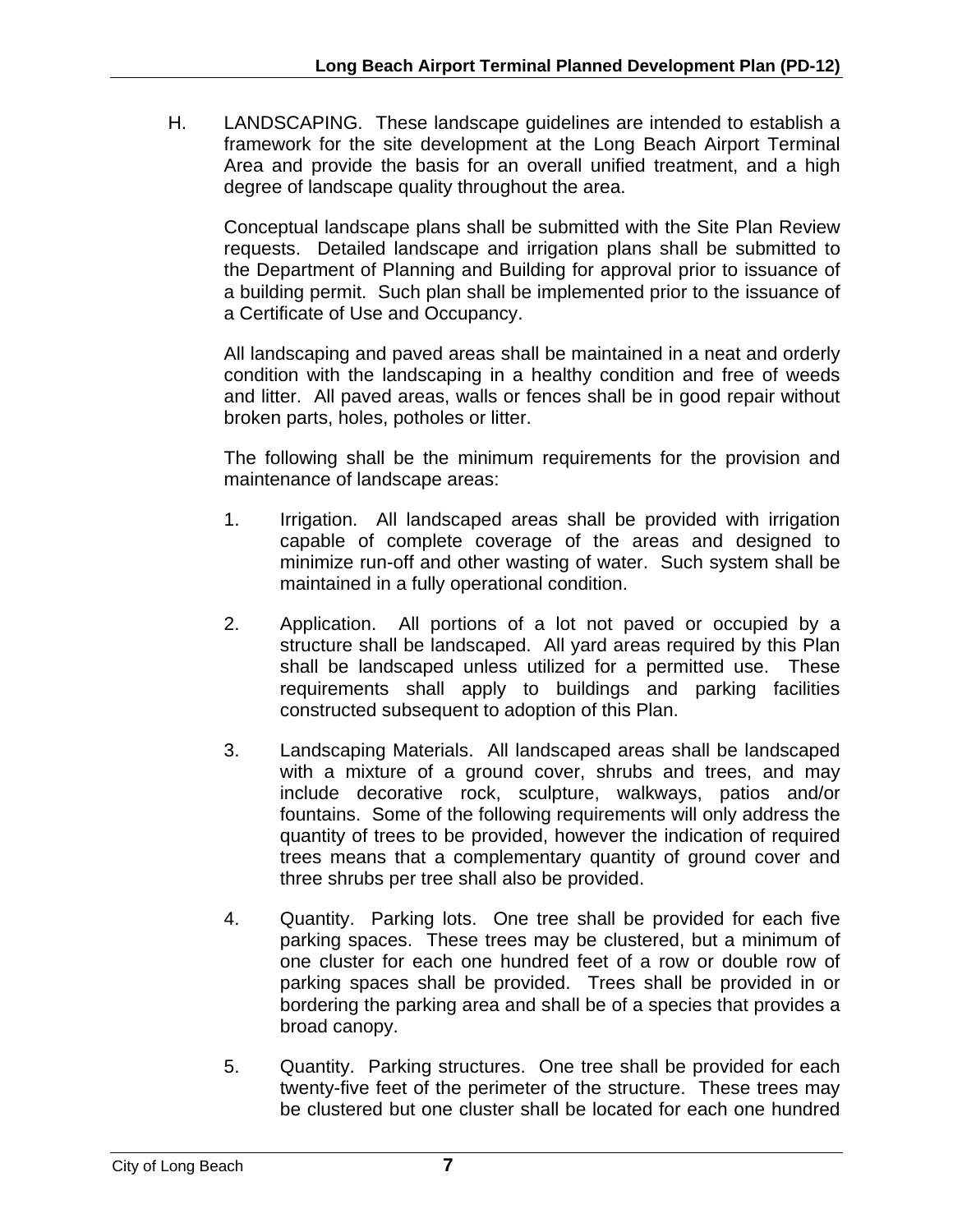feet along a street frontage. Trees shall border the parking structure and shall be of a species that will obtain a mature height of not less than the height of the structure. The trees shall be of a species or shall be located or trimmed in such a way as to prevent being a means of gaining access to otherwise secured areas.

- 6. Quantity. Yard areas. Not less than one tree shall be provided for each twenty-five linear feet of street lot line to be located in the abutting yard area.
- 7. Quantity. Street trees. Street trees may be required in addition to other required landscaping. Four trees per one hundred lineal feet of street frontage is the minimum amount required along the street frontage. Such trees shall be installed according to Municipal Code Section 21.42.060. Type of tree shall be determined by the Director of Public Works.
- 8. Minimum Size. Required trees. At least fifteen gallon, provided that nay site with more than one hundred feet of street frontage shall also provide one tree of not less than twenty-four inch box size for each one hundred feet of street frontage.
- 9. Minimum Size. Required shrubs. At least five gallon.
- 10. Minimum Size. Ground cover. Lawn shall be of sod and shall cover the proposed area; other ground cover shall be planted in such a way as to result in coverage of the area within one year.
- 11. Substitutions. If adequate space to plan a fifteen gallon tree is not available, three five gallon shrubs may be substituted for each tree, upon the approval of the Director of Planning and Building. If a significant concentrated planting is more appropriate than linear screen planting, one thirty-six inch box tree may be substituted for three fifteen gallon trees, upon the approval of the Director of Planning and Building. Hydro mulch or seeding for a large lawn may be substituted for sod upon the approval of the Director of Planning and Building.
- I. SCREENING. The following required screening shall apply in all commercial districts:
	- 1. Open Storage. All open storage shall be screened by a solid wall. No material being stored shall be visible above such wall. All such walls shall be screened by vines not less than ten feet on center.
	- 2. Parking Lots. All parking lots facing a public street shall be screened by a solid wall or compact evergreen hedge, not less than three feet in height, or by a landscaped planter containing five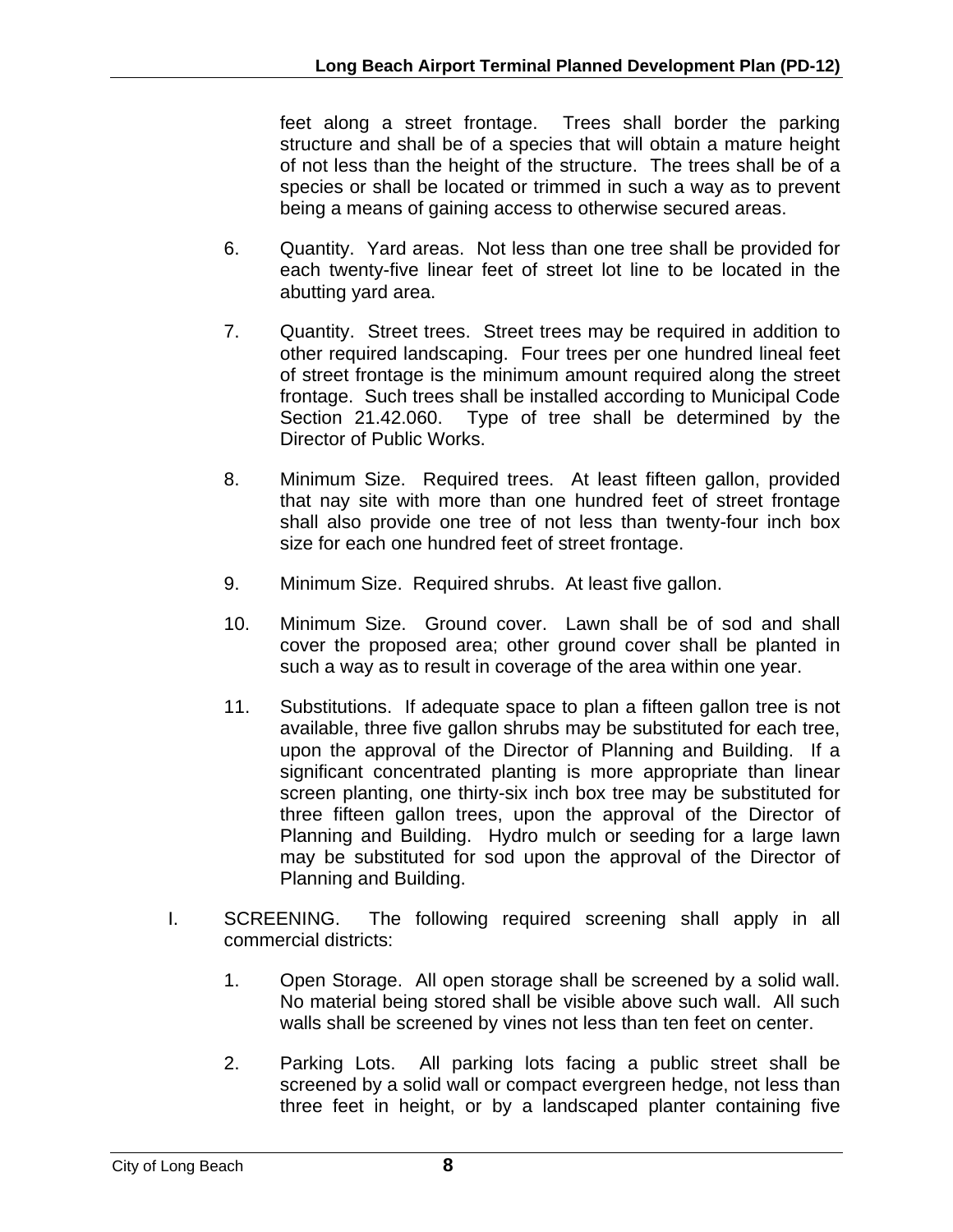gallon shrubs not less than three feet on center, or by a landscaped berm not less than three feet in height, or by a landscaped screening plan approved by the Director of Planning and Building.

- 3. Parking Structures. All sides of a parking structure abutting a public street shall be screened by vines or other decorative screening approved by the Director of Planning and Building.
- 4. Loading Areas. All truck loading areas or docks shall be screened from the public street by a building or masonry wall not less than six feet in height. All loading docks shall be designed so that they can be secured. Such screening walls shall be planted with vines not less than ten feet on center.
- J. SIDEWALKS. Sidewalks will be provided along Lakewood Boulevard and at least one side of Donald Douglas Drive. An interior walkway system shall be provided throughout the development to encourage access from public transportation and to provide access to employee service uses such as restaurants and the like. Sidewalks shall generally meander throughout the parkway and setback areas consistent with the landscape plan, with any necessary easements recorded to assure public access. Sidewalks shall be a minimum of five feet in width except adjoining the curb where they shall be a minimum of six feet in width.
- K. NUISANCES. No portion of any site within the Long Beach Airport Terminal Area shall be used in such a manner as to create a nuisance to an adjacent site, such as, but not limited to, vibration, sound, electromechanical disturbance and radiation, electromagnetic disturbance, radiation, air or water pollution, dust and emission or odorous, toxic or noxious matter.
- L. PARKING. All parking shall conform to the standards of the Long Beach Municipal Code. Pool parking shall be encouraged where multiple buildings use a common parking facility. All building using such pool parking shall be considered as a single facility with parking requirements calculated according to the following standards:
	- 1. Four spaces per one thousand square feet of gross floor area for the first twenty thousand square feet of floor area plus;
	- 2. Two spaces per one thousand square feet of all gross floor area above twenty thousand square feet of floor area; and
	- 3. Parking facilities designated for pool use should not be located further than one thousand two hundred feet from any structure or use served (except for car rental storage).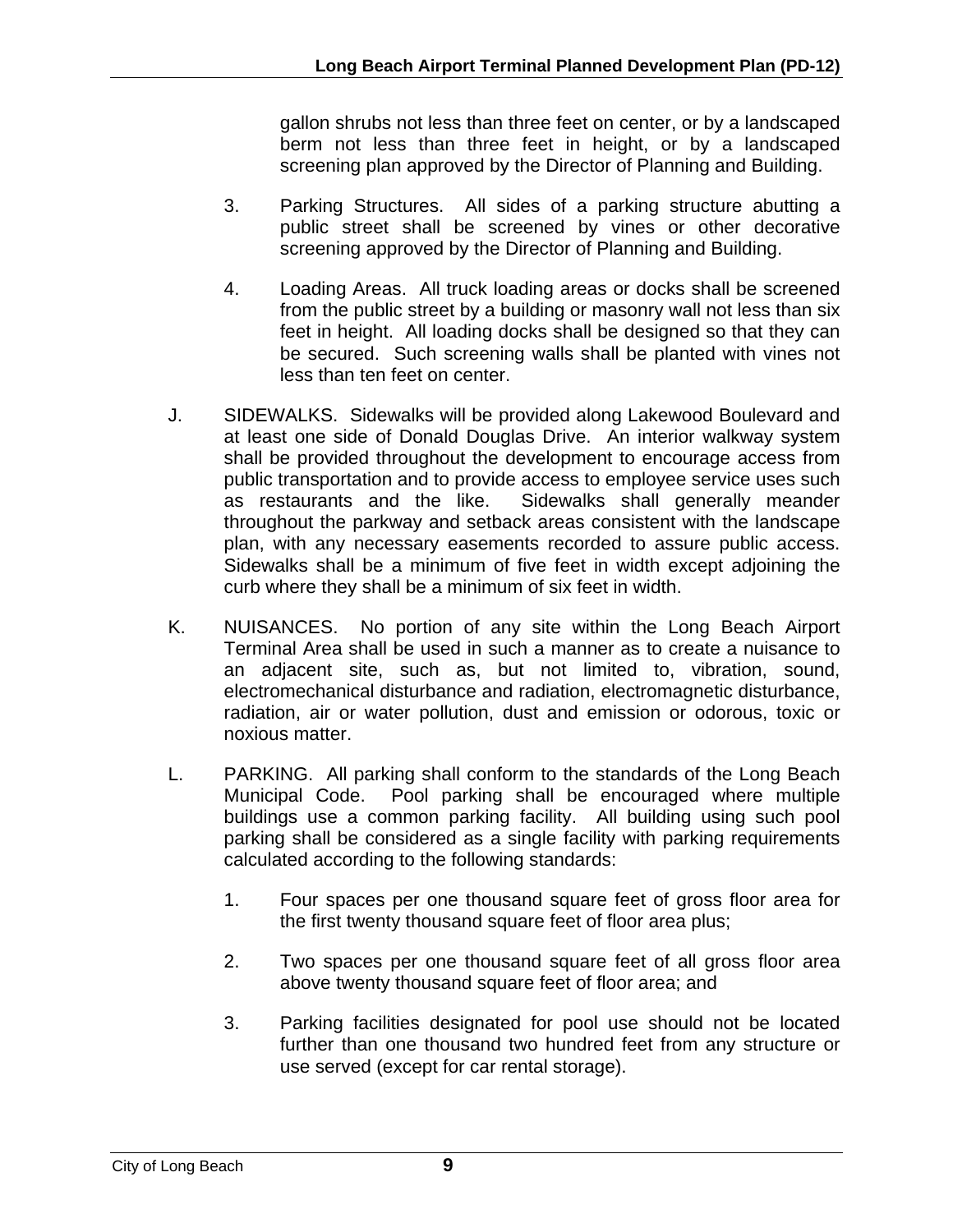- M. AIR POLLUTION GUIDELINES. All uses shall comply with applicable air pollution regulations including regulations for control of airborne dust during construction.
- N. ARCHITECTURAL STANDARDS. The Long Beach Airport Terminal Areas will contain buildings expected to house commercial and office uses, as well as aviation oriented industrial and service uses. The design of these multiple-use buildings must be sufficiently adaptable so that a unit formerly used for one purpose can economically be converted to another use, and the architectural style must be such that the general public can identify it as the type expected to house the business they are seeking. The architecture will be designed to be aesthetically pleasing while at the same time the design and materials used will be energy-conservation oriented.

Lakewood Boulevard. The developer(s) shall develop and conform to an overall architectural style for the Lakewood Boulevard frontage. An emphasis on compatibility of fenestration and materials is recommended in order to create internally compatible and visually stimulating facades.

Terminal building. The existing terminal building has been designated a City of Long Beach Historic Landmark and shall not be expanded. The unique architectural features of the building (rounded corners, curved walls, tile floors, extensive use of glass) shall be preserved. External improvements to the terminal building (with the exception of exterior refurbishment) shall be limited to the creation of passenger holding room facilities (to include waiting areas, gift shop and food service) and passenger concourse connector(s) with or without security check-in facilities and security office. The existing baggage claim area may be relocated and enlarged to accommodate an increase in space requirements related to an approved increase in flights. The external improvements to the terminal building shall be designed so that the architectural treatment of these facilities will be consistent with and in harmony with the existing terminal building.

Reflective glass. Buildings designed with reflective glass shall submit reflection studies showing sun and reflective glare patterns and their effect on ground and air transportation. Such studies shall be submitted with each proposed structure to be processed for Site Plan Review. Mirrored reflective glass shall not be used as a major façade element. Metal buildings shall not be allowed along the street frontage of any public street.

O. GRADING AND DRAINAGE GUIDELINES. The grading scheme is basically one of graded building pads above the streets and flood plain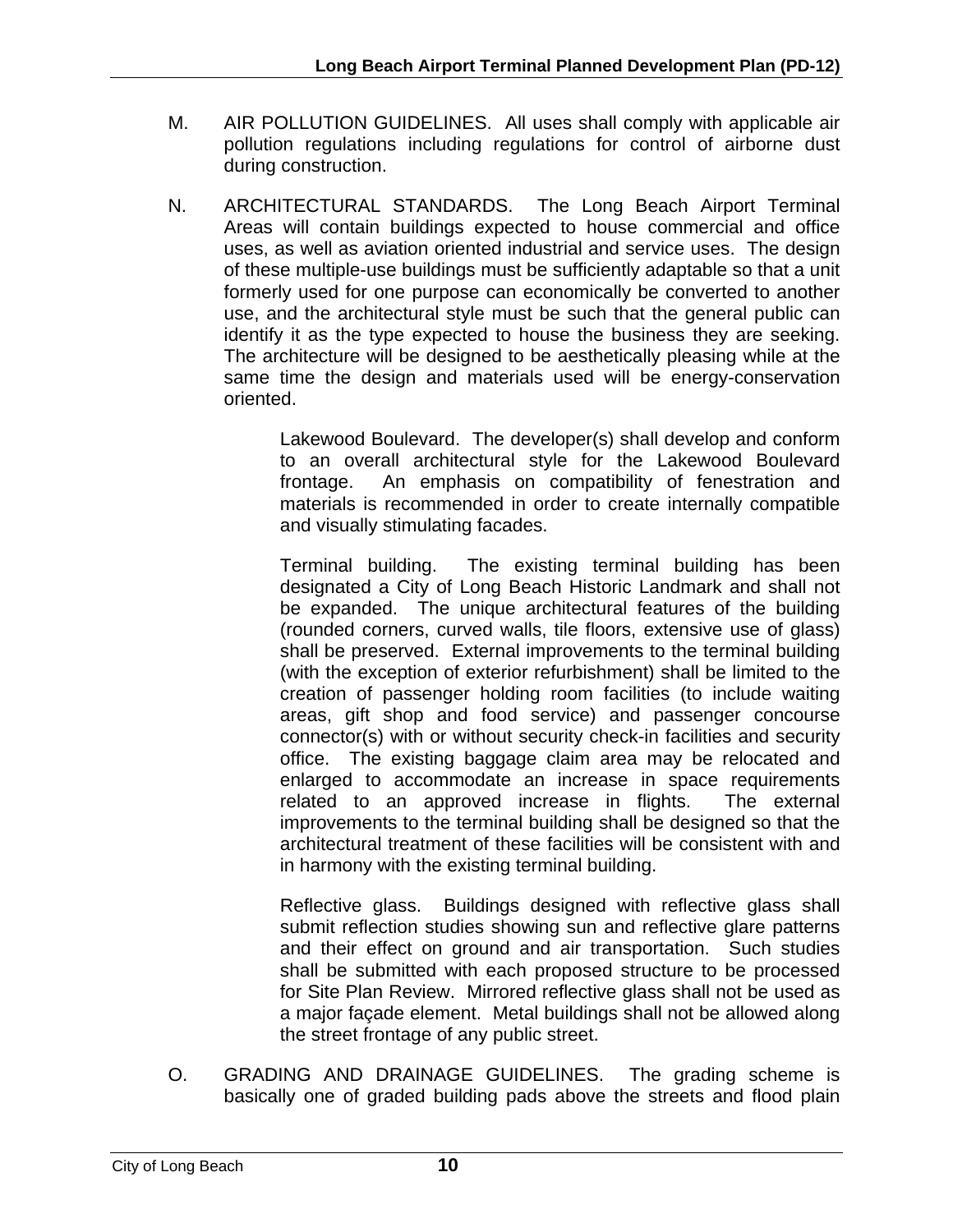levels. All individual sites or lots must drain into the major overall site drainage systems. No cross lot drainage shall be allowed. All grading and drainage shall be to the satisfaction of the Director of Public Works.

- P. SITE AND ROAD IMPROVEMENTS.
	- 1. Access from Lakewood Boulevard. Ingress and egress from Lakewood Boulevard shall be restricted to one principal point of access north of Donald Douglas Drive and one principal point of access south of Donald Douglas Drive. Such principal access points shall allow for feeder circulation connections from lease areas interior to the Lakewood Boulevard frontage. Secondary access points to Lakewood Boulevard shall be allowed for individual uses. Such secondary access shall not allow for vehicular circulation between separate lease areas and shall allow only right turns in and out of the sites. All access proposals shall be reviewed and approved by the Director of Public Works and the Director of Planning and Building.
	- 2. Provisions of improvements. The developer shall provide for any on and off-site improvements necessary to service the development. The developer shall provide for replacement of any public improvement damaged as a result of development of the site. As a further consideration of Site Plan Review approval, for each building, prior to issuance of a building permit, each development shall be required to provide for all on-off-site improvements necessary to access and serve that development, including repairing or replacing damaged, deteriorated or missing curbs, gutters, sidewalks, street trees, street lights and roadways, and providing all other improvements necessary as required through Site Plan Review, to provide access to the site.
	- 3. Sit access and circulation plan. A site access and circulation plan shall be provided to the satisfaction of the Director of Planning and Building and the Director of Public Works. Such plan shall be submitted with the Site Plan Review.
	- 4. Recommended road improvements. Based upon detailed traffic studies and analyses of existing and projected future growth in the Long Beach Airport Area, the City has determined that exiting development as of 1986 was adequately served by the existing road system in the area, generally at level of service "D" or better. The City has further determined that development since 1986, and projected to full build-out of the area (hereinafter referred to as "new development"), will generate traffic which cannot be accommodated on the existing road system while maintaining level of service "D". Consequently, the City has developed a list of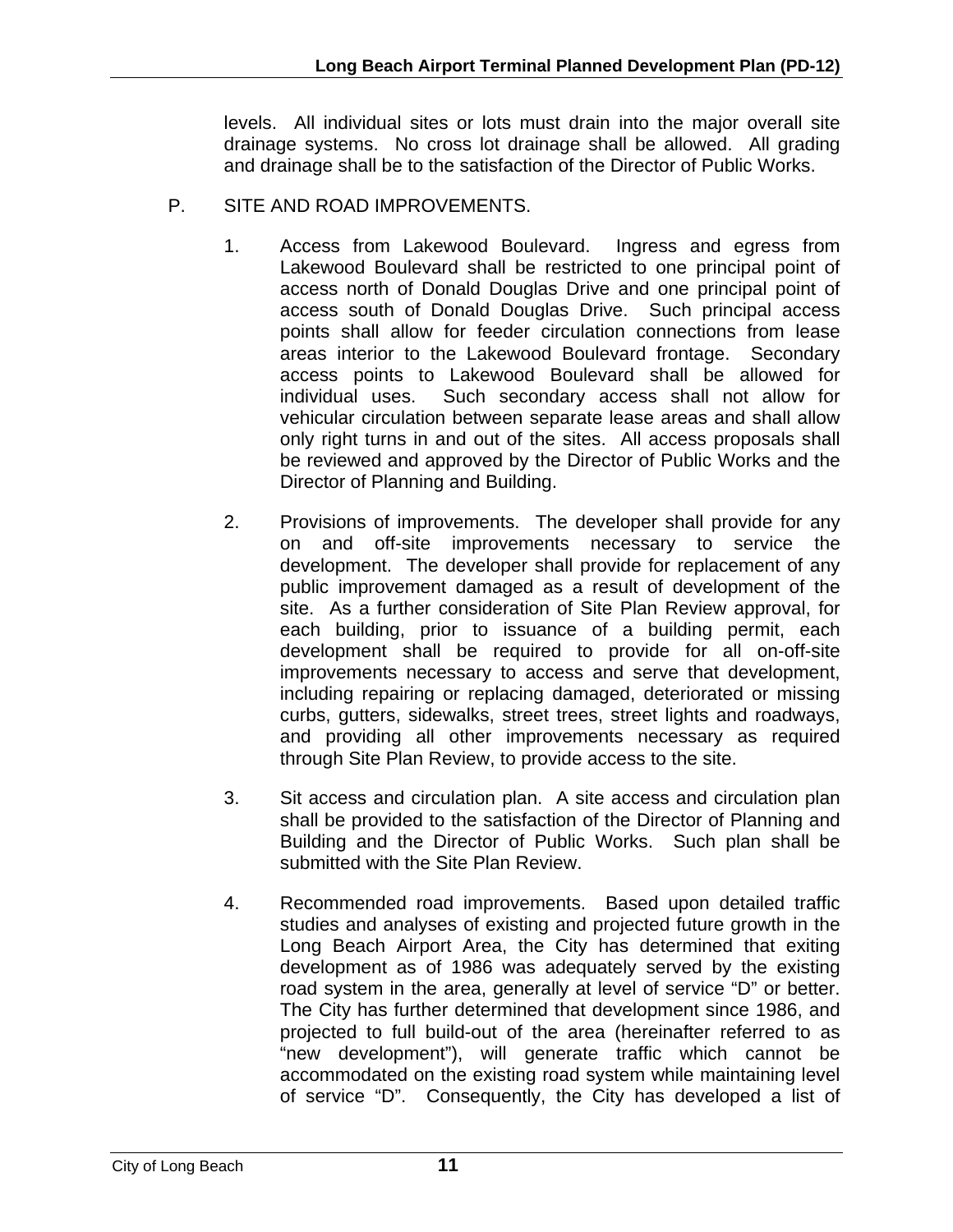recommended road improvements (see Exhibit "B" attached to Ordinance No. C-6776 as presently codified in Chapter 18.19 of the Long Beach Municipal Code, entitled Long Beach Airport Traffic Study Area Traffic Fee and Mitigation Requirements, incorporated herein by reference) which are necessary to generally maintain level of service "D" on all major roads in the area given the projected new development. As these roadway improvements will specifically benefit new development, site plan approval for all new development in the area shall be conditioned upon payment of a fair, pro-rata share of the costs of the needed road improvements through a road impact fee, a benefit assessment district, or other appropriate financing mechanisms, or combinations thereof. The pro-rata share of improvement costs shall be based on the number of vehicle trips generated per hour in the peak hours of 4:00 p.m. to 6:00 p.m., and their impact on specific intersections scheduled for improvement.

- 5. Periodic re-evaluation. A periodic reevaluation of the traffic situation will be undertaken to ensure all improvements continue to be necessary in the later phases of development.
- 6. Trip demand reduction program. As the number of trips utilized in the analysis assumes a twenty percent reduction in the standard number of trips per square foot of use, it is mandatory that an effective trip demand reduction program be incorporated in all development. Thus, each new development is conditioned upon membership in the Long Beach Airport Area Traffic Reduction Association or similar organization, and submittal and implementation of a Traffic Demand Management (TDM) program which is designed to reduce existing work vehicular traffic generation during the evening peak hour by at least twenty percent. The TDM program must contain provisions that mandate the implementation of the TDM program by all subsequent owners and tenants of the improvements.

The program must include specific measures, which, in the judgment of the Director of Public Works, are likely to reduce peakhour vehicular trips by at least twenty percent, and a monitoring program with an annual report on the success of the program which will be filed with the City by the developer or any successor-ininterest.

# **VI. PERMITTED INTENSITY OF NEW DEVELOPMENT**

A. INTENSITY BASED ON PEAK HOUR TRIPS. Intensity of "new development" and use has been identified in each subarea. Each subarea has been allocated a special number "peak-hour" trips. These trips will be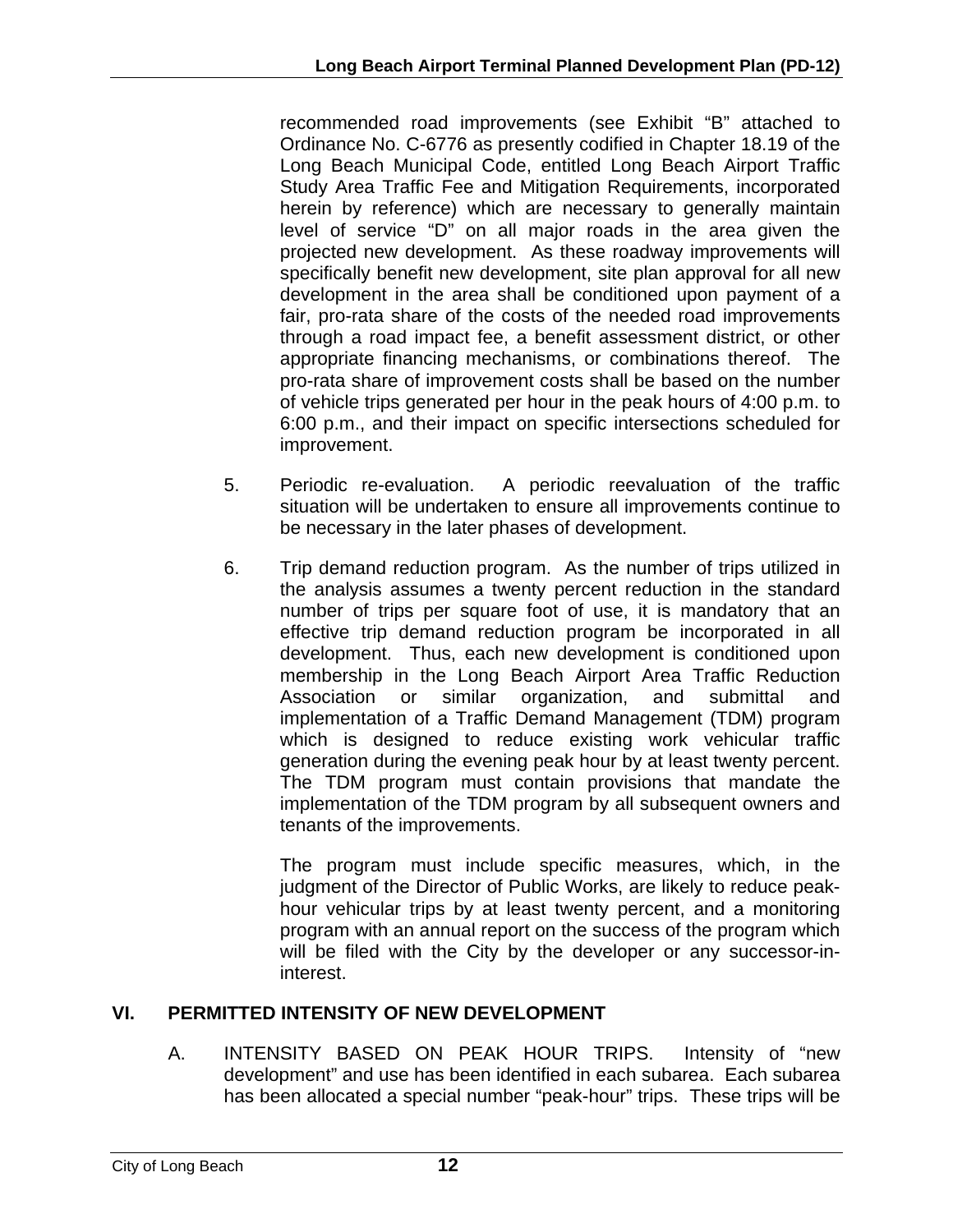disbursed to subarea tenants on a first-com, first-served basis. Total development of the site in this PD shall be limited to an intensity of development equal to no more than 1,973 vehicle trips to and from the sites in the P.M. peak-trip hour between 4:00 p.m. and 6:00 p.m. and implementation of a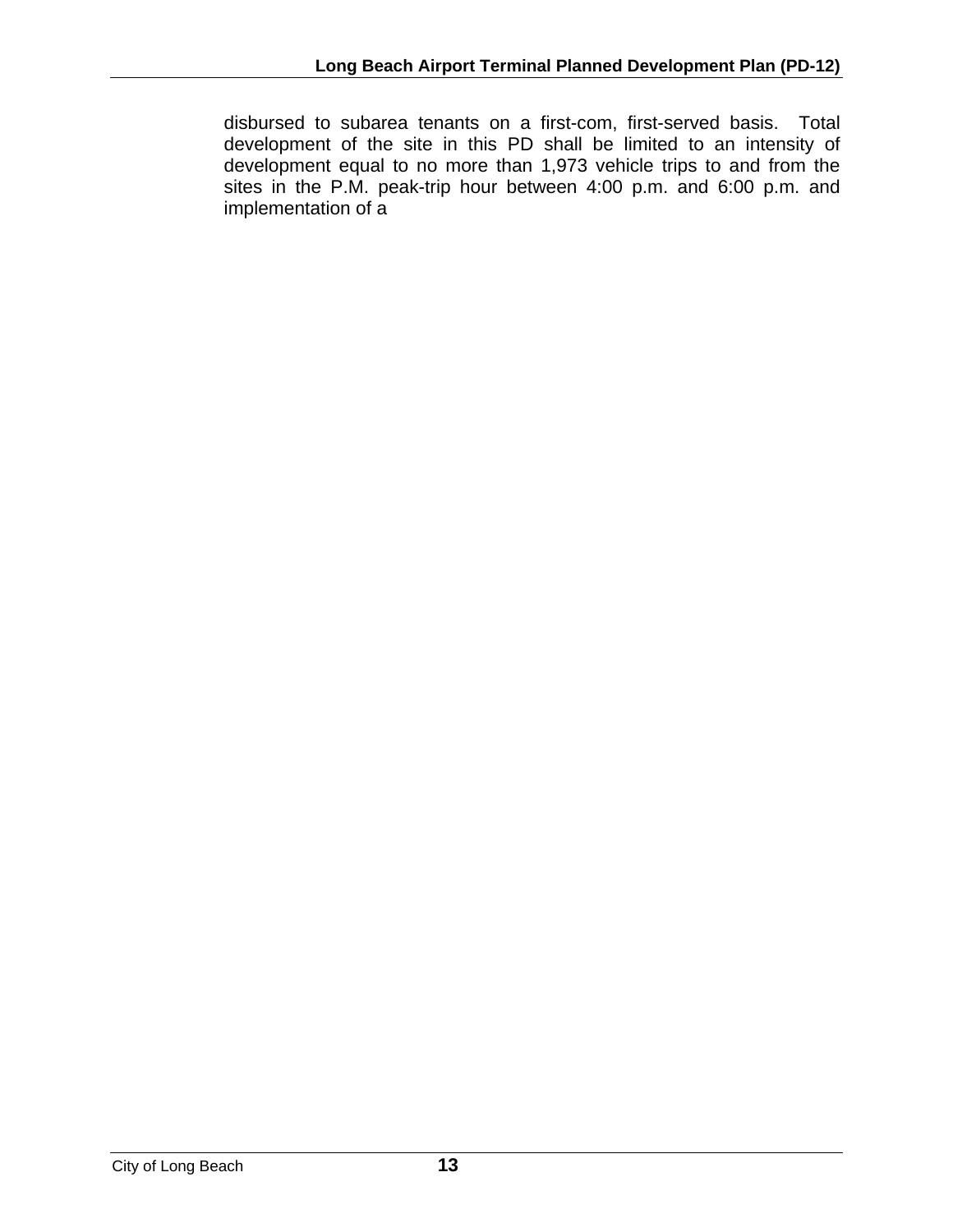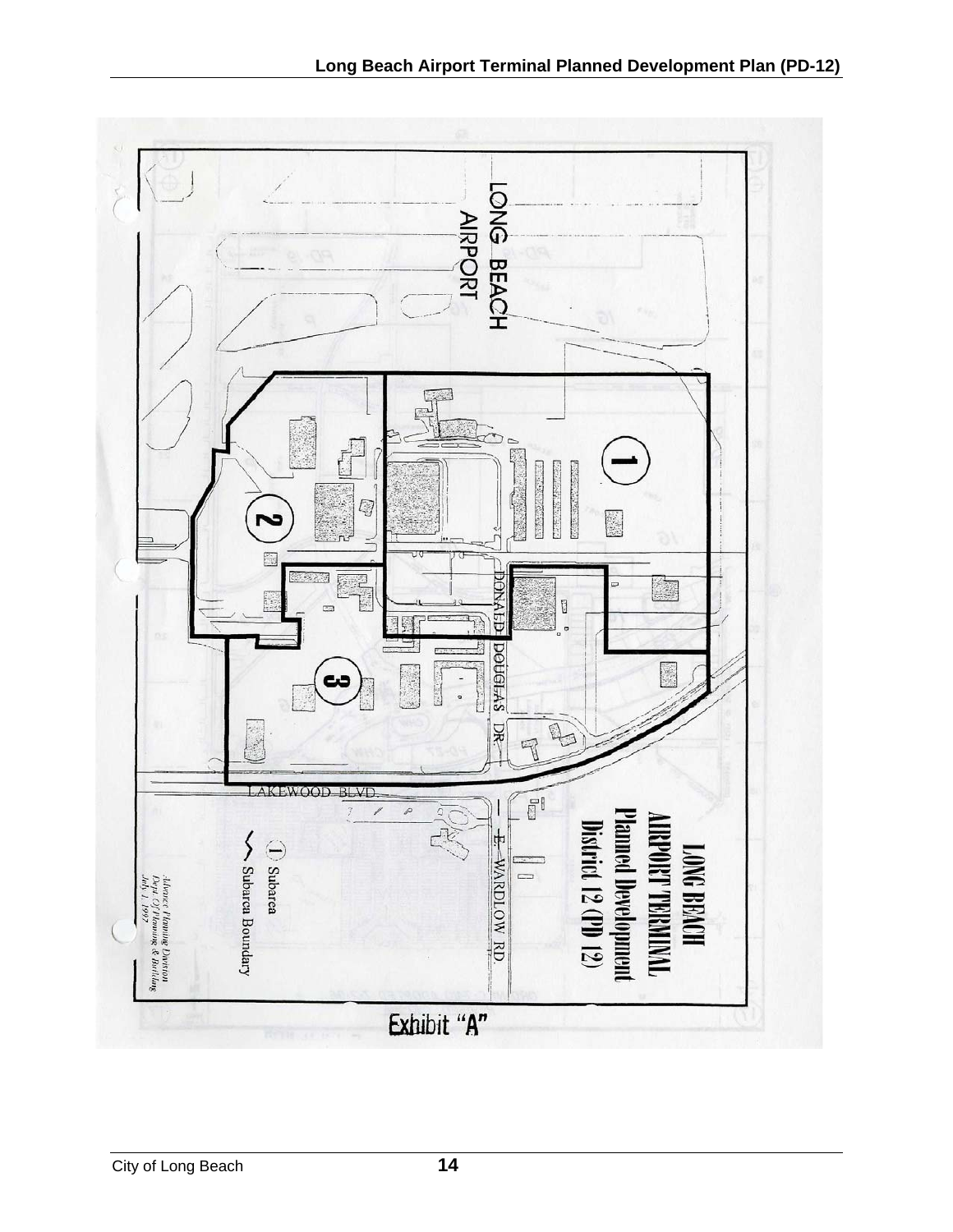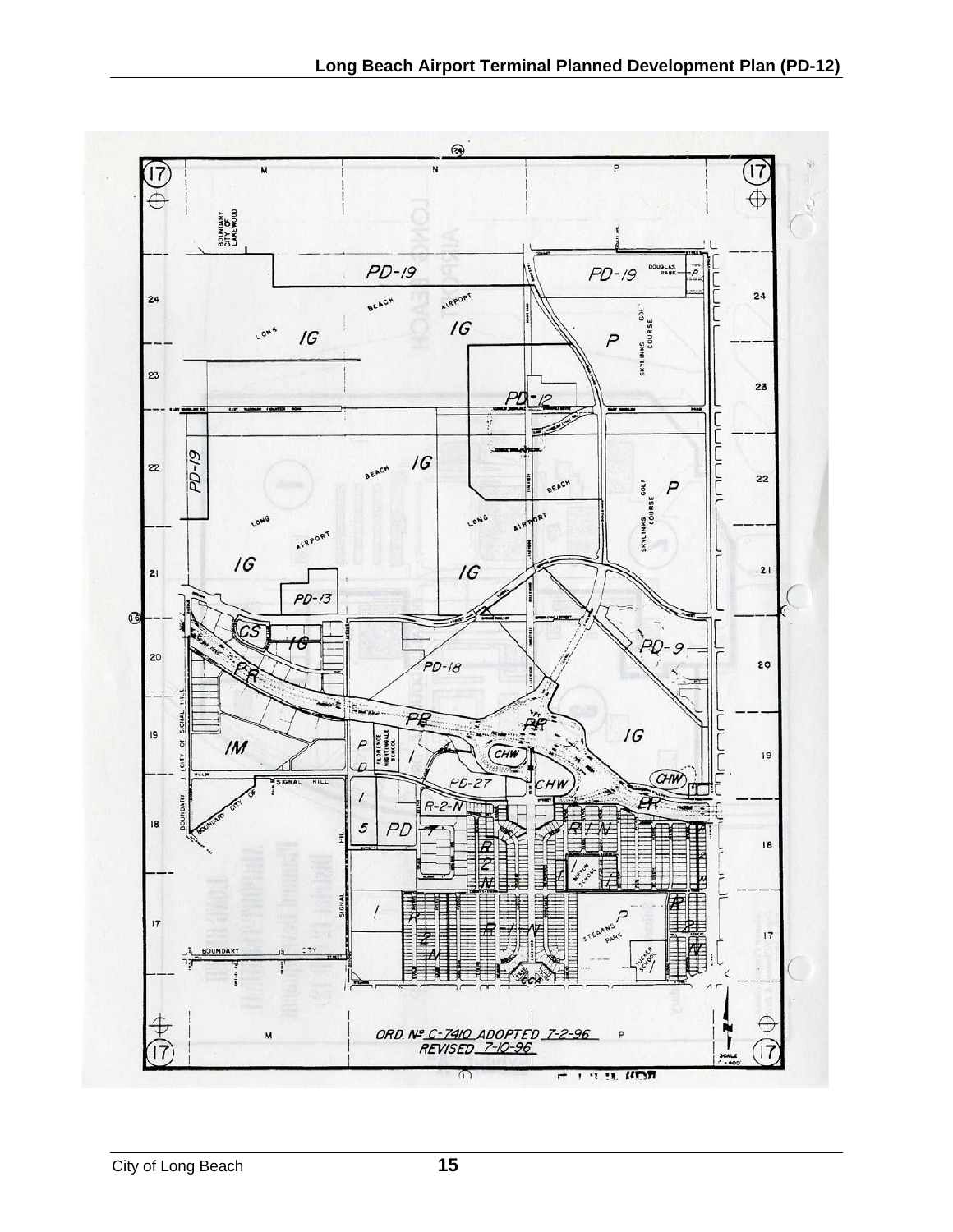Transportation Demand Management Plan that reduces exiting work trip generation in the evening peak hour by twenty percent. The initial plan for the site that satisfies this trip limitation consists of:

- Aviation manufacturing facilities for 651 employees;
- 849,000 square feet of office use space;
- **24,000 square feet of restaurant use space;**
- **300 hotel rooms;**
- **32 commercial airline flights.**
- 1. SUBAREA 1: Further, new development of the site in Subarea 1 shall be limited to 1,162 vehicle trips to and from the Subarea during the peak hour of the P.M. peak hours of 4:00 p.m. to 6:00 p.m. An initial plan that satisfies this limitation consists of airport services facilities (fixed-based operations) for twenty employees and terminal support facilities for twelve commercial airline flights during the P.M. peak.
- 2. SUBAREA 2: Further, new development of the site in Subarea 2 shall be limited to aviation manufacturing and service facilities for 560 employees not exceed 206 vehicle trips to and from the Subarea during the peak hour of the P.M. peak hours between 4:00 p.m. and 6:00 p.m.
- 3. SUBAREA 3: Further, new development of the site in Subarea 3 shall be limited to 605 vehicle trips to and from the Subarea during the peak hour of the P.M. peak hours of 4:00 p.m. to 6:00 p.m. An initial plan satisfies this limitation consists of 540,000 square feet of office use spaces, 24,000 square feet of restaurant use space, and 300 hotel rooms.
- B. OTHER COMBINATIONS OF USES. Other combinations of amounts of the uses permitted in this PD, which generate and equal or lesser number of trips per hour in the peak hours, may be substituted for this use allocation provided that a revised site plan is approved by the Planning Commission pursuant to Site Plan Review. In calculating the number of trips utilized, all new development within this PD after January 1, 1986, shall be included.
- C. CALCULATION OF TRIPS. This type and intensity of development indicated above is determined by a specified number of trips per hours in the evening peak period of 4:00 p.m. to 6:00 p.m. This number is calculated by multiplying the area in each use by the traffic generation rates as established in the Trip Generation Manual, Fourth Edition, of the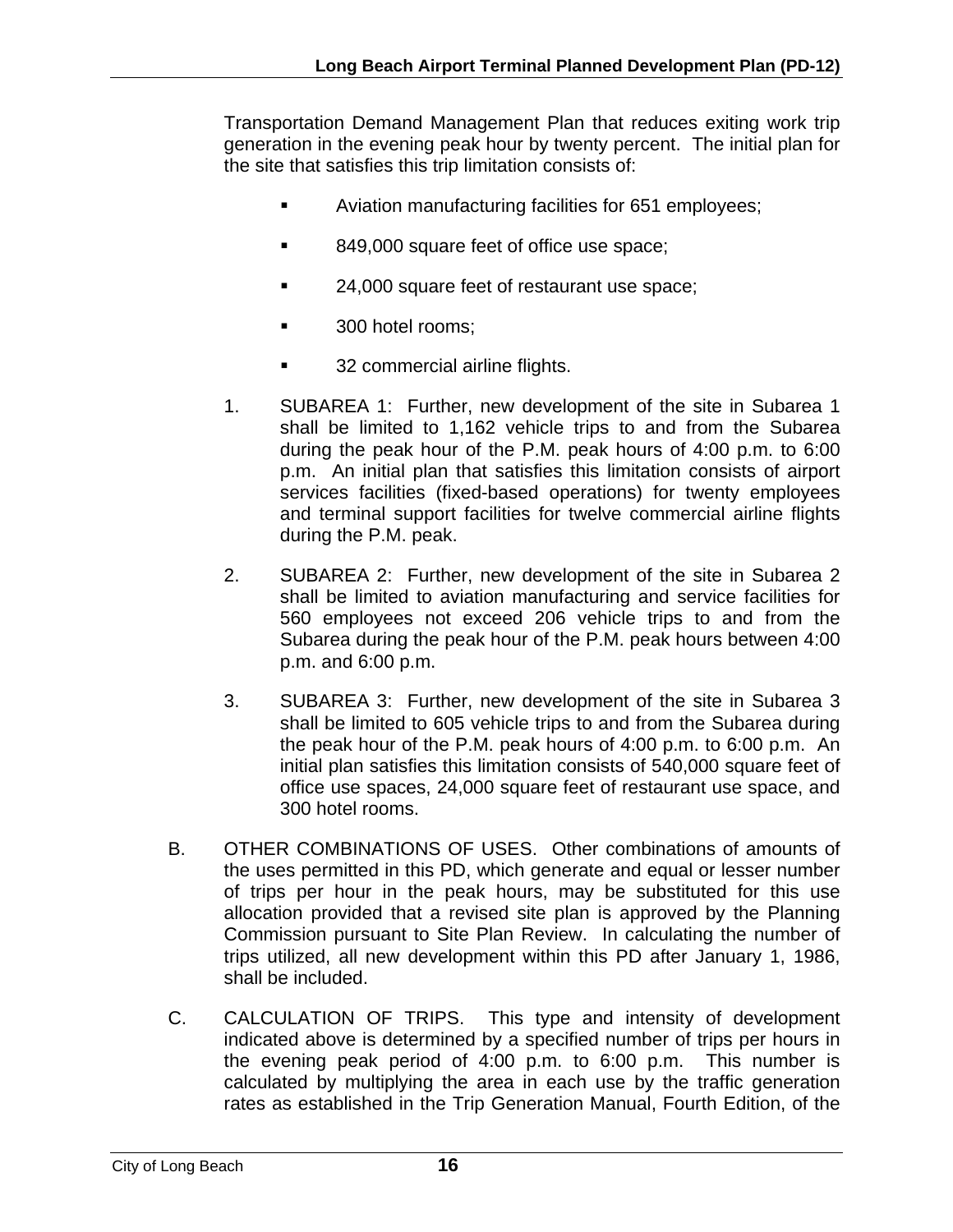Instituted of Traffic Engineering. The number of trips generated by this calculation shall then be reduced the Traffic Demand Management Plan's trip reduction. The resulting figure is then compared to the permitted peak-hour trips.

- D. CHANGES IN TRIP ALLOCATIONS. Changes in the number of trips allocated may be accomplished in the following ways:
	- 1. Increased development intensity through transfer of trips. Trips may be transferred between the Airport Area Planned Development Plan (PD-19: Douglas Aircraft; PD-23: Douglas Center; PD-12: Long Beach Airport Terminal Area; PD-13: Atlantic Aviation; PD-18: Kilroy Airport Center; PD-9: Airport Business Park; PD-15: Redondo Avenue; PD-17: Alamitos Land Company; PD-7: Long Beach Business Park; PD-27: Willow Street Center; and PD-28: Pacific Theaters) provided that:
	- 2. Not more than twenty percent of the originally authorized trips are added to the receiving PD;
	- 3. The Director of Public Works finds that the transfer will have no significant detrimental effect upon the level of service at any intersection;
	- 4. The transfer is implemented by approval by the Planning Commission pursuant to Site Plan Review.
	- 5. Notice of the Planning Commission hearing for Site Plan Review of the transfer is sent to all owners and lessees, with an interest recorded on the Tax Assessor's rolls, in the Airport Area Planned Development District; and
	- 6. All authorized transfer of trips shall not be effective until the change is recorded against the property with the Los Angeles County Recorder.
- E. ADDITIONAL TRIPS. Additional trips beyond the original allocation may be approved, provided that:
	- 1. The increase will not exceed the original allocation by more than twenty percent;
	- 2. The applicant shall pay a trip mitigation fee that is pro-rata fair share of the costs of the original Traffic Mitigation Program for the additional trips;
	- 3. A new analysis of the traffic impacts on all intersections in the Airport Area is undertaken at the expense of the applicant, and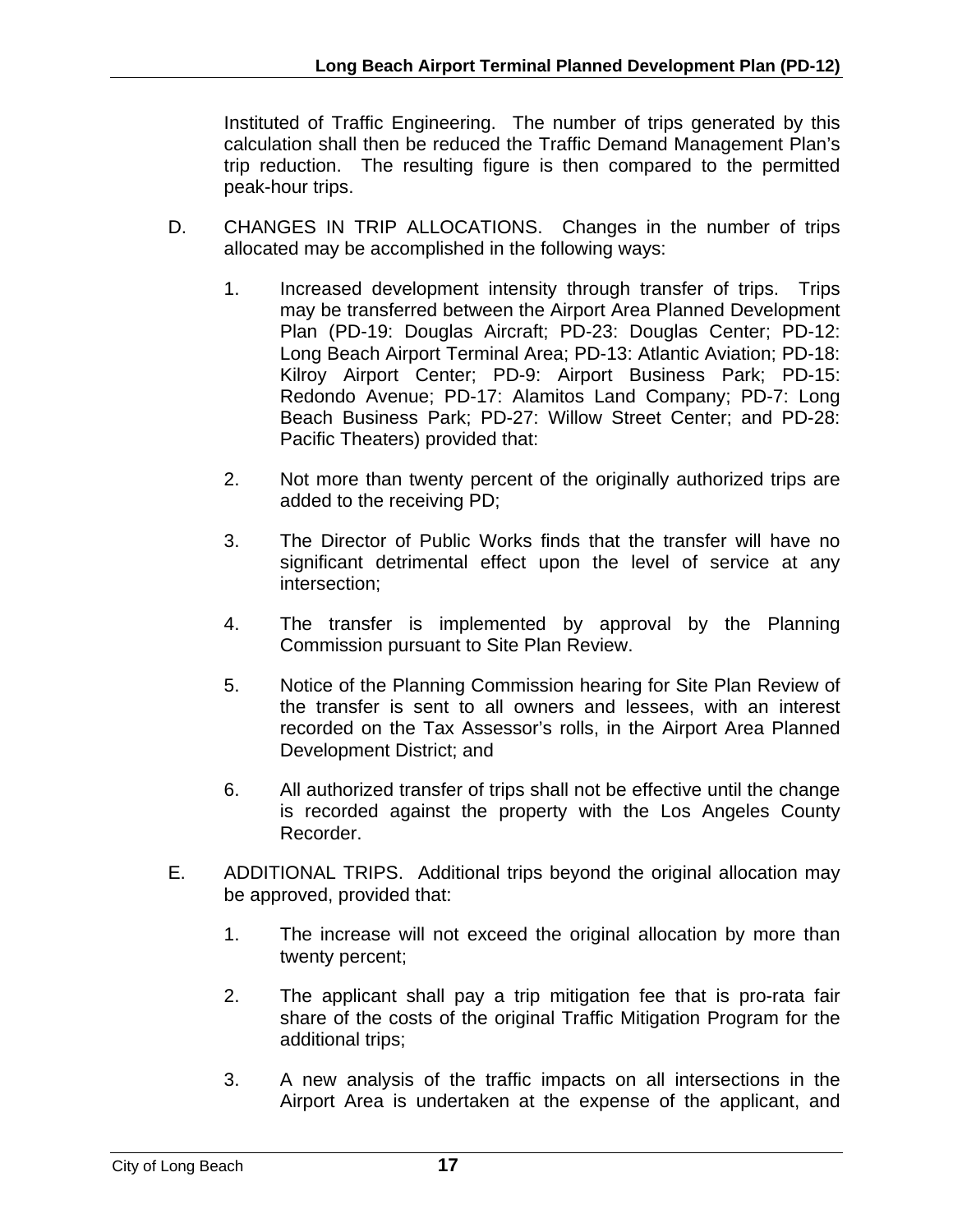such analysis shows no significant detrimental effect upon the level of service at any intersection or the applicant agrees to pay an additional trip mitigation fee equal to all costs of all additional improvements at all intersections necessary to mitigate the degradation of the level of service caused by the additional trips allocated to the applicant. Degradation of the level of service is reduction to a level of service "E" or "F" unless that level of service was accepted in the original improvement program;

- 4. The additional trip allocation shall be reviewed by the Planning Commission pursuant to Site Plan Review;
- 5. Notice of the Site Plan Review hearing is sent to all owners and lessees, with an interest recorded on the Tax Assessor's rolls, in the Airport Area Planned Development District;
- F. APPLICATIONS TO MODIFY DEVELOPMENT INTENSITY. The City will accept applications for modification of development intensity at any time after the traffic mitigation program is adopted through the enactment of necessary ordinances and establishment of the first assessment district. However, an applicant does not receive first priority for utilizing available trips by merely filing an application. Available trips shall be reserved to an applicant only upon the payment of all necessary traffic mitigation fees for the proposed modification. Because the modification process can take many months to complete, the City may also set aside during the modification process the trips which will be utilized if the application is approved, providing that both of the following conditions are met:
	- 1. The traffic analysis has been completed and the Director of Public Works has prepared an estimate of the necessary traffic mitigation fee; and
	- 2. The applicant has made a good-faith deposit with the City of cash or letter of credit equal to ten percent of the estimated traffic fee, which deposit will be forfeited if the applicant does not proceed with the project or does not diligently pursue the application in accordance with a schedule set forth by the Director of Planning and Building. If this application is approved and the developer meets all traffic mitigation conditions of approval, the deposit will be refunded or credited toward the traffic mitigation fees, at the discretion of the applicant. If the application is denied, the deposit will be refunded to the applicant; and
	- 3. If additional trips have been authorized for one developer in the Airport area, and that authorization required intersection improvements above those required by the traffic mitigation program, and subsequently another developer requests